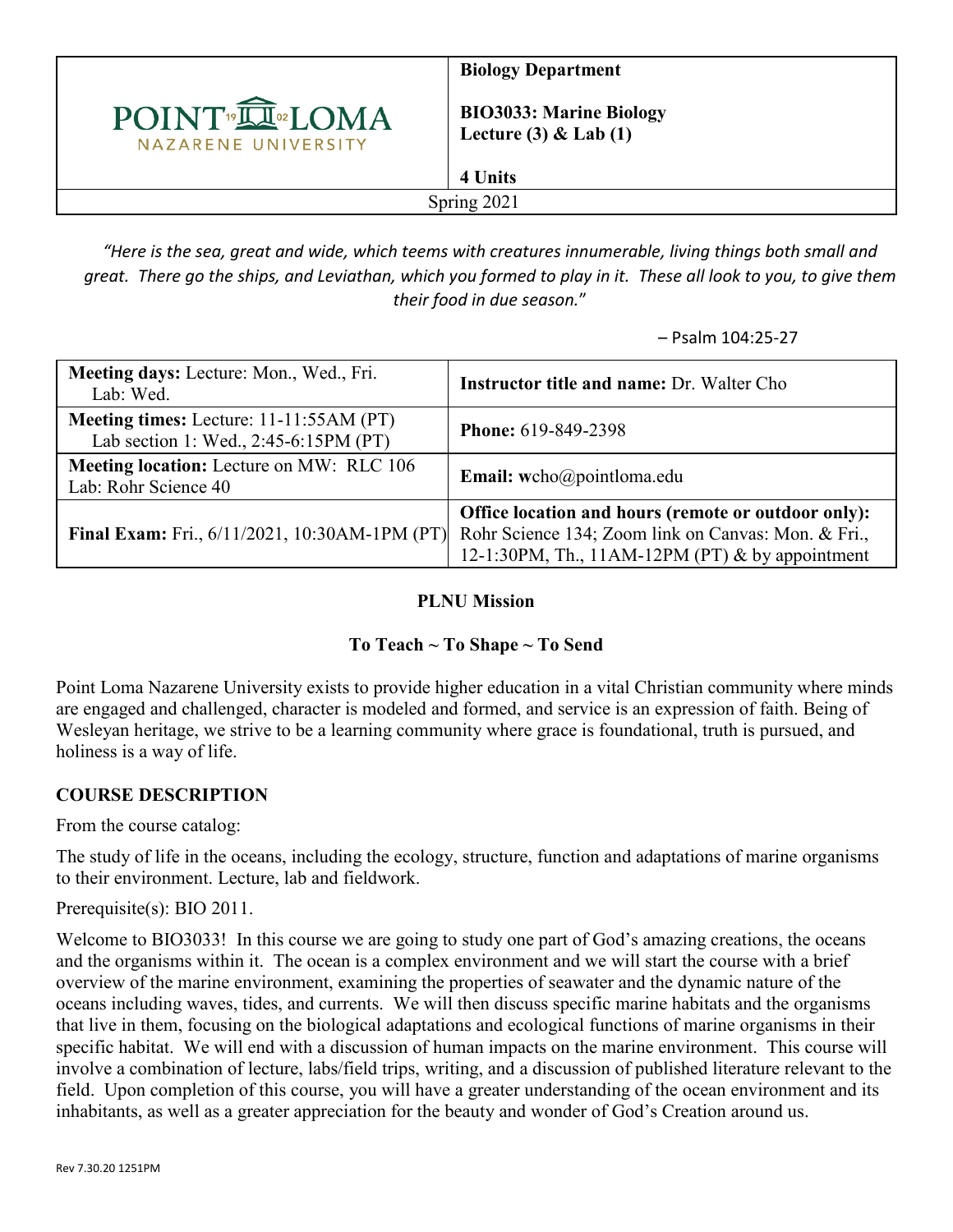## **COURSE LEARNING OUTCOMES**

Upon completion of the course, you will be able to…

- … define and explain the fundamental marine habitats and marine organisms.
- ... classify marine life based upon distinguishing characteristics and adaptations of multiple categories, including major taxonomic groups, major categories of aquatic life (plankton, nekton, benthos), and major biogeographic and habitat/depth patterns related to the physical characteristics of the ocean.
- ... identify the major anatomical and physiological adaptations of marine organisms to the physical, chemical, and geological conditions of marine environments.
- ... describe and interpret patterns of marine primary and secondary production, including energy flow in marine food webs, trophic structure, and the microbial loop.
- ... describe the interactions of marine organisms through processes such as growth, reproduction, competition, predation, and varied symbioses and understand how these behaviors and processes are influenced by the physical environment.
- … describe the major marine community types, including their dominant habitat, community structure, and ecological characteristics.
- ... discuss current and potential anthropogenic impacts upon marine ecosystems and demonstrate informed judgments about the effects of human activities on the marine environment.

## **REQUIRED TEXTS AND RECOMMENDED STUDY RESOURCES**

Levinton, J. S. (2017) *Marine biology: function, biodiversity, ecology*. 5<sup>th</sup> Ed. Oxford University Press, New York: 592 pp.

## **COURSE CREDIT HOUR INFORMATION**

In the interest of providing sufficient time to accomplish the stated Course Learning Outcomes, this class meets the PLNU credit hour policy for a 4 unit class delivered over 15 weeks. It is anticipated that students will spend a minimum of 37.5 participation hours per credit hour on their coursework. For this course, students will spend an estimated 150 total hours meeting the course learning outcomes. The time estimations are provided in the Canvas modules.

#### **ASSESSMENT AND GRADING**

Grades will be based upon a straight percentage of the total possible points available in this course and will include the following requirements:

#### **Approximate Grading Scale:**

|                                              | $93-100 = A$ $90-92 = A$ | $88-89 = B+$ | $83 - 87 = B$ |                         | $80-82 = B - 78-79 = C +$ |
|----------------------------------------------|--------------------------|--------------|---------------|-------------------------|---------------------------|
|                                              | $73-77 = C$ 70-72 = C-   | $68-69 = D+$ | $63-67 = D$   | $60-62 = D - 00-59 = F$ |                           |
| <b>Course Requirements:</b>                  |                          |              |               |                         | % Value of Final Grade:   |
| EXAMS:                                       |                          |              |               |                         |                           |
| Exam $#1$                                    |                          |              |               |                         | 15%                       |
| Exam $#2$                                    |                          |              |               |                         | 15%                       |
|                                              | Final Exam               |              |               |                         | 20%                       |
| <b>LAB/FIELD PARTICIPATION &amp; REPORTS</b> |                          |              |               |                         | 25%                       |
| <b>TERM PAPER</b>                            |                          |              |               |                         | 15%                       |
| ASSIGNMENTS/QUIZZES/ATTENDANCE/PARTICIPATION |                          |              |               |                         | 10%                       |
| <b>TOTAL</b>                                 |                          |              |               |                         | 100%                      |
|                                              |                          |              |               |                         |                           |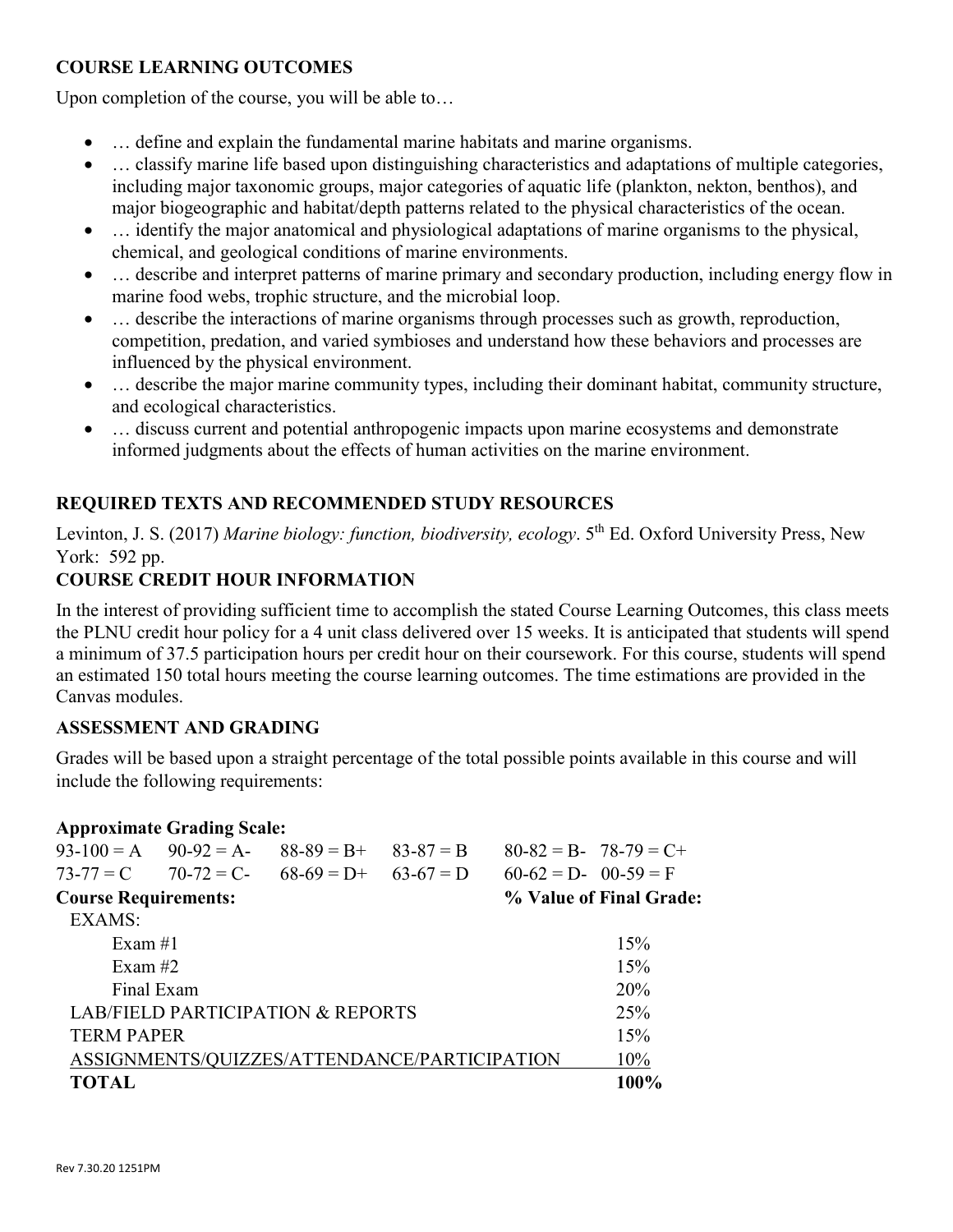#### **Course Requirements in Detail: A. Lecture:**

The lectures will follow the tentative "TENTATIVE Schedule" attached to your syllabus. Due to limitation in time, lectures will cover important key concepts but will not cover all of the information important for this course. You will need to read the appropriate chapters before the lecture to be best prepared for lecture and to participate in classroom discussions. Keep up with the course material and do not be afraid to ask questions.

# **B. Exams:**

There will be 2 exams (15% final grade each) and a Final Exam (20% of final grade). Each exam is objective and can consist of multiple-choice, matching, short answer and true/false type questions. There will also be some application questions including synthesis and analysis of important concepts as well as essay/discussion questions. Each exam will only cover material since the previous exam; however, fundamental concepts introduced early on will need to be remembered to address concepts throughout the course. The Final Exam will be comprehensive, covering topics from the 4<sup>th</sup> Unit of the course as well as the first 3 Units.

All materials in the class are potential test topics. This includes lecture materials from the required textbook (text, illustrations), lab information, any handouts or additional reading assignments you might receive, and inclass discussions on relevant topics or questions of interest.

TENTATIVE dates for the exams are: **Exam #1 – March 26, 2021 [F]; Exam #2 – April 30, 2021 [F]; FINAL EXAM – June 11, 2021 [FRI, 10:30AM–1PM (PT)]**. Except for the final exam, dates are subject to change depending on progression through required course material. NOTE: See above for make-up policy for exams.

# **C. Lab/Field Participation & Assignments:**

The field trips and labs have been designed to expose the students to as many possible different aspects and potential interests of marine biology. Because of the opportunity for exciting & significant scientific discovery and observation during these trips, attendance at scheduled lab activities and full completion of lab reports is mandatory and will constitute 25% of your grade. Absences must be excused ahead of time and unexcused absences for labs will count significantly against this portion of your final grade as lab makeup work will not be accepted when an excused absence is not given/recognized. A good portion of the "laboratory" component of this class will take place in the field where direct observations of phenomena can be made. Please see the tentative schedule for labs below.

NOTE: The weather may impact what we can do in the field. Flexibility and adaptability is an important part of marine research and something we all may experience this semester.

# **D. Term Paper:**

You will be expected to write a term paper worth 15% of the final course grade. This will be in the form of a *review paper* where you will summarize and synthesize multiple peer-reviewed articles about a research topic of your choice focused on a particular marine organism or habitat.

Writing is a vital skill that you will use in whatever field you enter in the future. This is an opportunity to practice and improve that skill while learning about something that is important and interesting to you.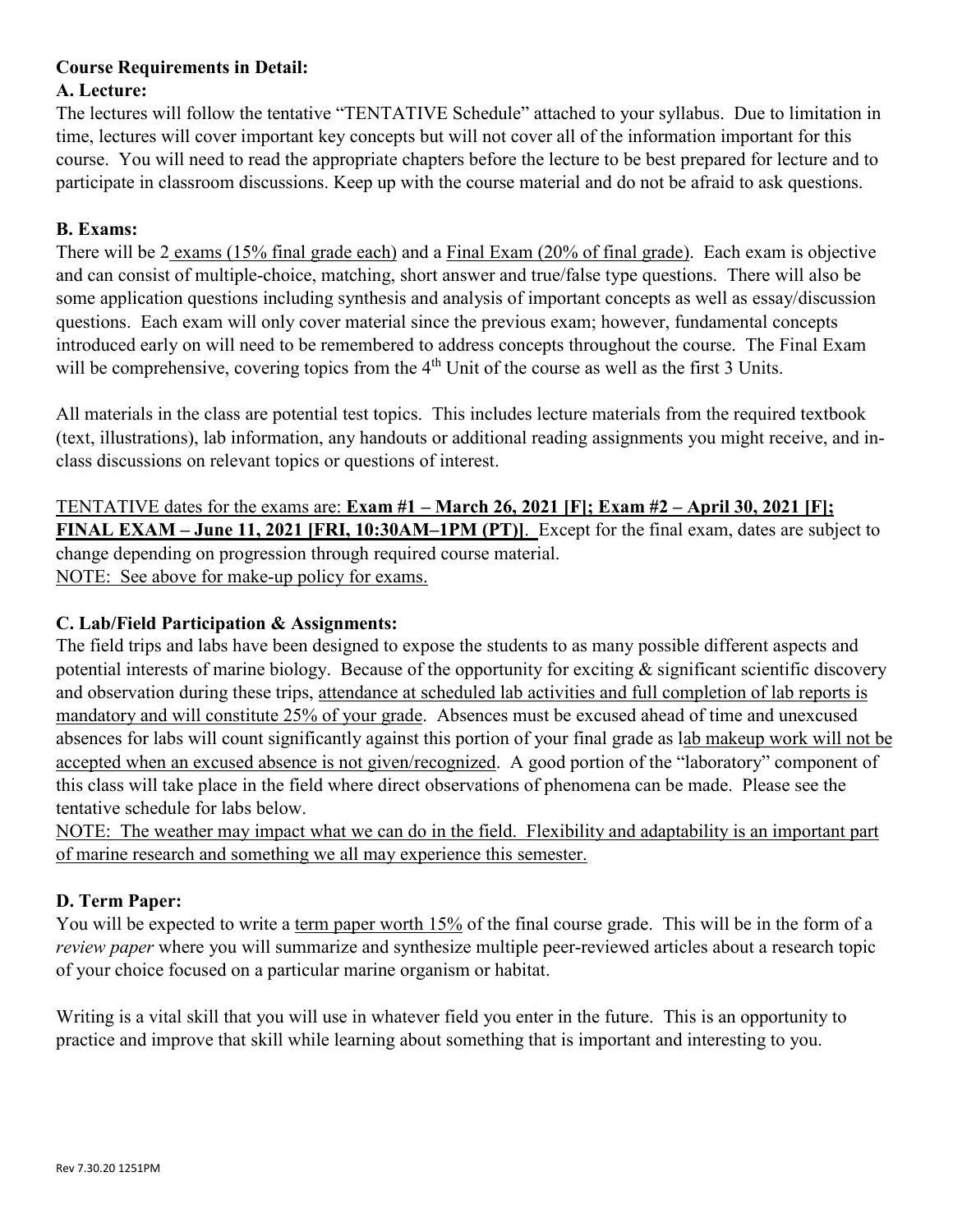#### REQUIRED COMPONENTS:

1. You must decide upon your topic for the term paper and get instructor approval by **FRI, May 14, 2021**.

- At the time you are seeking approval for the paper, you will submit a short summary of your paper topic (1 paragraph) and a list of at least 2 preliminary peer-reviewed sources, with justification of how the sources are relevant.

2. FINAL DRAFT OF YOUR TERM PAPER DUE: **FRI, June 4, 2021**.

- Your term paper will be graded along the following criteria: your outline, prompt submission of required components, content and thoroughness of the topic discussed, proper grammar, exhibited knowledge of supporting literature. A grading rubric will be given to you before the final submission date.

- The term paper should be 6-8 pages in length (not including references), double-spaced and with a 12 pt font.

- You are expected to use/cite at least 4 references in the preparation of the paper and these must be listed in the bibliography using consistent scientific style citation format. All 4 references must be from peer-reviewed sources.

- More information about the paper will be provided later in the semester.

#### **E. Class Assignments/Quizzes/Attendance/Participation:**

Class assignments and quizzes may be given throughout the course. These will focus on the reading and lecture materials. In addition, class attendance /participation is a very important part of learning and these will count for 10% of your final grade. Be responsible and show up for class.

You are responsible for notifying the instructor of any known excused absence at least one week before the date of that absence*.*

### **STATE AUTHORIZATION**

State authorization is a formal determination by a state that Point Loma Nazarene University is approved to conduct activities regulated by that state. In certain states outside California, Point Loma Nazarene University is not authorized to enroll online (distance education) students. If a student moves to another state after admission to the program and/or enrollment in an online course, continuation within the program and/or course will depend on whether Point Loma Nazarene University is authorized to offer distance education courses in that state. It is the student's responsibility to notify the institution of any change in his or her physical location. Refer to the map on **State Authorization** to view which states allow online (distance education) outside of California.

### **INCOMPLETES AND LATE ASSIGNMENTS**

All assignments are to be submitted/turned in by the beginning of the class session when they are due including assignments posted in Canvas. **Regular assignments turned in late will be graded as follows: 5% reduction per day up to 3 days late; more than 3 days late = no credit.**

### **PLNU COPYRIGHT POLICY**

Point Loma Nazarene University, as a non-profit educational institution, is entitled by law to use materials protected by the US Copyright Act for classroom education. Any use of those materials outside the class may violate the law.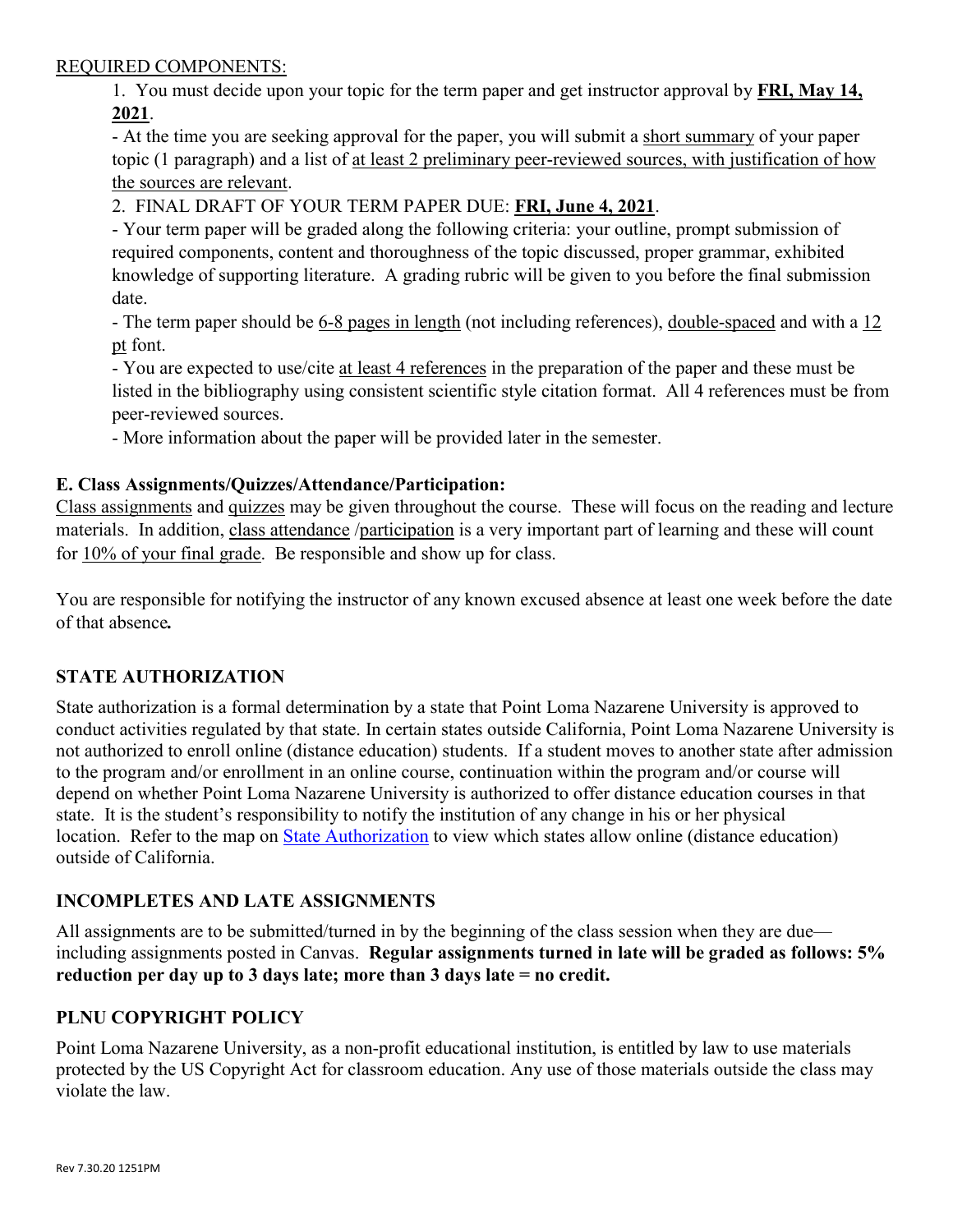## **PLNU ACADEMIC HONESTY POLICY**

Students should demonstrate academic honesty by doing original work and by giving appropriate credit to the ideas of others. Academic dishonesty is the act of presenting information, ideas, and/or concepts as one's own when in reality they are the results of another person's creativity and effort. A faculty member who believes a situation involving academic dishonesty has been detected may assign a failing grade for that assignment or examination, or, depending on the seriousness of the offense, for the course. Faculty should follow and students may appeal using the procedure in the university Catalog. See [Academic Policies](https://catalog.pointloma.edu/content.php?catoid=41&navoid=2435#Academic_Honesty) for definitions of kinds of academic dishonesty and for further policy information.

# **PLNU ACADEMIC ACCOMMODATIONS POLICY**

While all students are expected to meet the minimum standards for completion of this course as established by the instructor, students with disabilities may require academic adjustments, modifications or auxiliary aids/services. At Point Loma Nazarene University (PLNU), these students are requested to register with the Disability Resource Center (DRC), located in the Bond Academic Center [\(DRC@pointloma.edu](mailto:DRC@pointloma.edu) or 619-849-2486). The DRC's policies and procedures for assisting such students in the development of an appropriate academic adjustment plan (AP) allows PLNU to comply with Section 504 of the Rehabilitation Act and the Americans with Disabilities Act. Section 504 prohibits discrimination against students with special needs and guarantees all qualified students equal access to and benefits of PLNU programs and activities. After the student files the required documentation, the DRC, in conjunction with the student, will develop an AP to meet that student's specific learning needs. The DRC will thereafter email the student's AP to all faculty who teach courses in which the student is enrolled each semester. The AP must be implemented in all such courses.

If students do not wish to avail themselves of some or all of the elements of their AP in a particular course, it is the responsibility of those students to notify their professor in that course. PLNU highly recommends that DRC students speak with their professors during the first two weeks of each semester about the applicability of their AP in that particular course and/or if they do not desire to take advantage of some or all of the elements of their AP in that course.

# **PLNU ATTENDANCE AND PARTICIPATION POLICY**

Regular and punctual attendance at all **synchronous** class sessions is considered essential to optimum academic achievement. If the student is absent for more than 10 percent of class sessions (virtual or face-to-face), the faculty member will issue a written warning of de-enrollment. If the absences exceed 20 percent, the student may be de-enrolled without notice until the university drop date or, after that date, receive the appropriate grade for their work and participation. In some courses, a portion of the credit hour content will be delivered **asynchronously** and attendance will be determined by submitting the assignments by the posted due dates. See [Academic Policies](https://catalog.pointloma.edu/content.php?catoid=46&navoid=2650#Class_Attendance) in the Undergraduate Academic Catalog. If absences exceed these limits but are due to university excused health issues, an exception will be granted.

### **Asynchronous Attendance/Participation Definition**

A day of attendance in asynchronous content is determined as contributing a substantive note, assignment, discussion, or submission by the posted due date. Failure to meet these standards will result in an absence for that day. Instructors will determine how many asynchronous attendance days are required each week.

Typically, lectures on Monday and Wednesday will be synchronous with half of the class face-to-face and the other half joining via Zoom. Lectures on Friday will often be asynchronous.

For labs the class will be split into two groups with each group alternating between synchronous face-to-face labs and asynchronous online lab activities. Students will also be assigned to permanent partners for the entire semester. Face masks and social distancing are required at all times.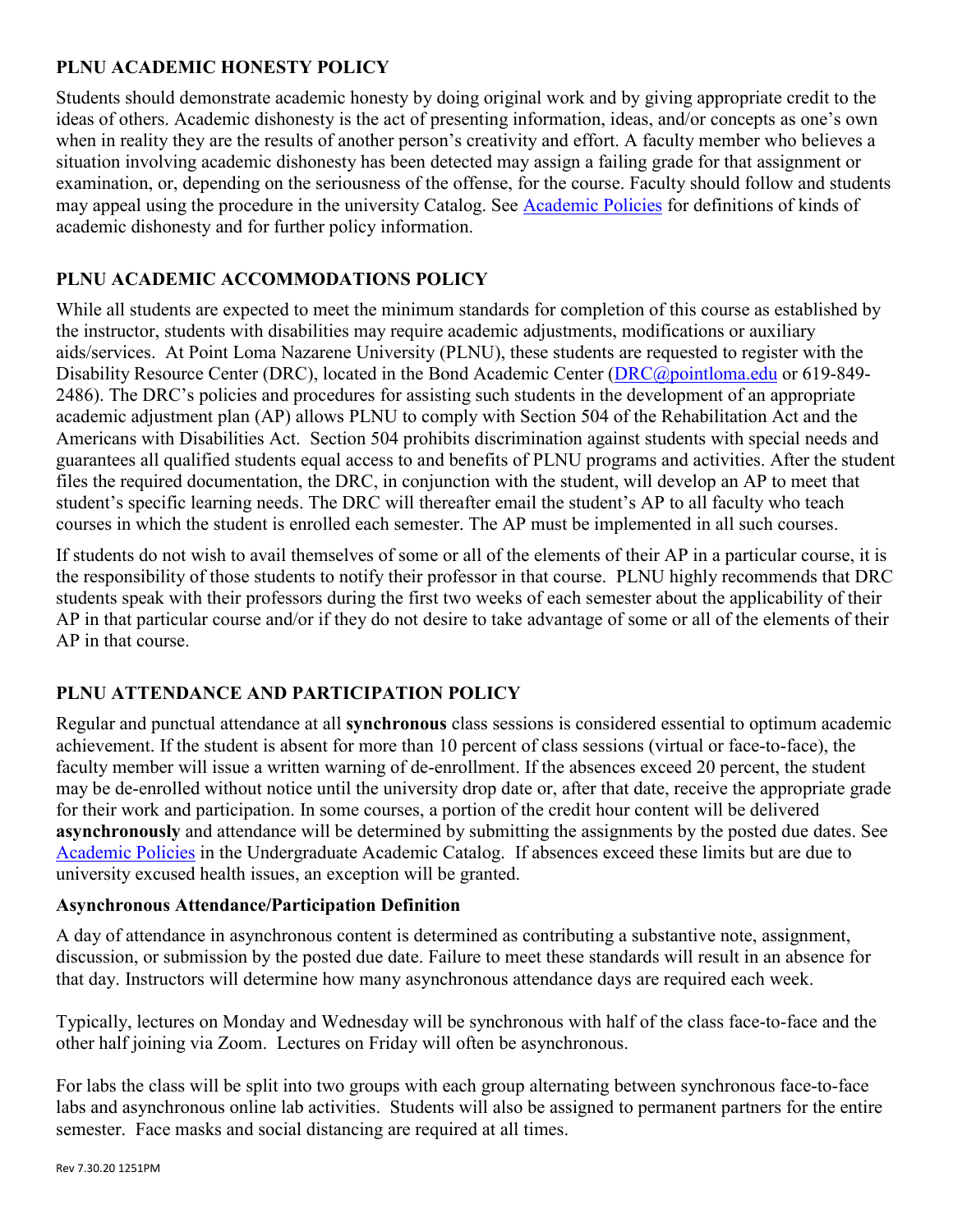### **SPIRITUAL CARE**

Please be aware PLNU strives to be a place where you grow as whole persons. To this end, we provide resources for our students to encounter God and grow in their Christian faith.

If students have questions, a desire to meet with the chaplain or have prayer requests you can contact the Office [of Spiritual Development](https://www.pointloma.edu/offices/spiritual-development)

#### **USE OF TECHNOLOGY**

In order to be successful in the online environment, you'll need to meet the minimum technology and system requirements; please refer to the *[Technology and System Requirements](https://help.pointloma.edu/TDClient/1808/Portal/KB/ArticleDet?ID=108349)* information. Additionally, students are required to have headphone speakers compatible with their computer available to use. If a student is in need of technological resources please contact [student-tech-request@pointloma.edu.](mailto:student-tech-request@pointloma.edu)

Problems with technology do not relieve you of the responsibility of participating, turning in your assignments, or completing your class work.